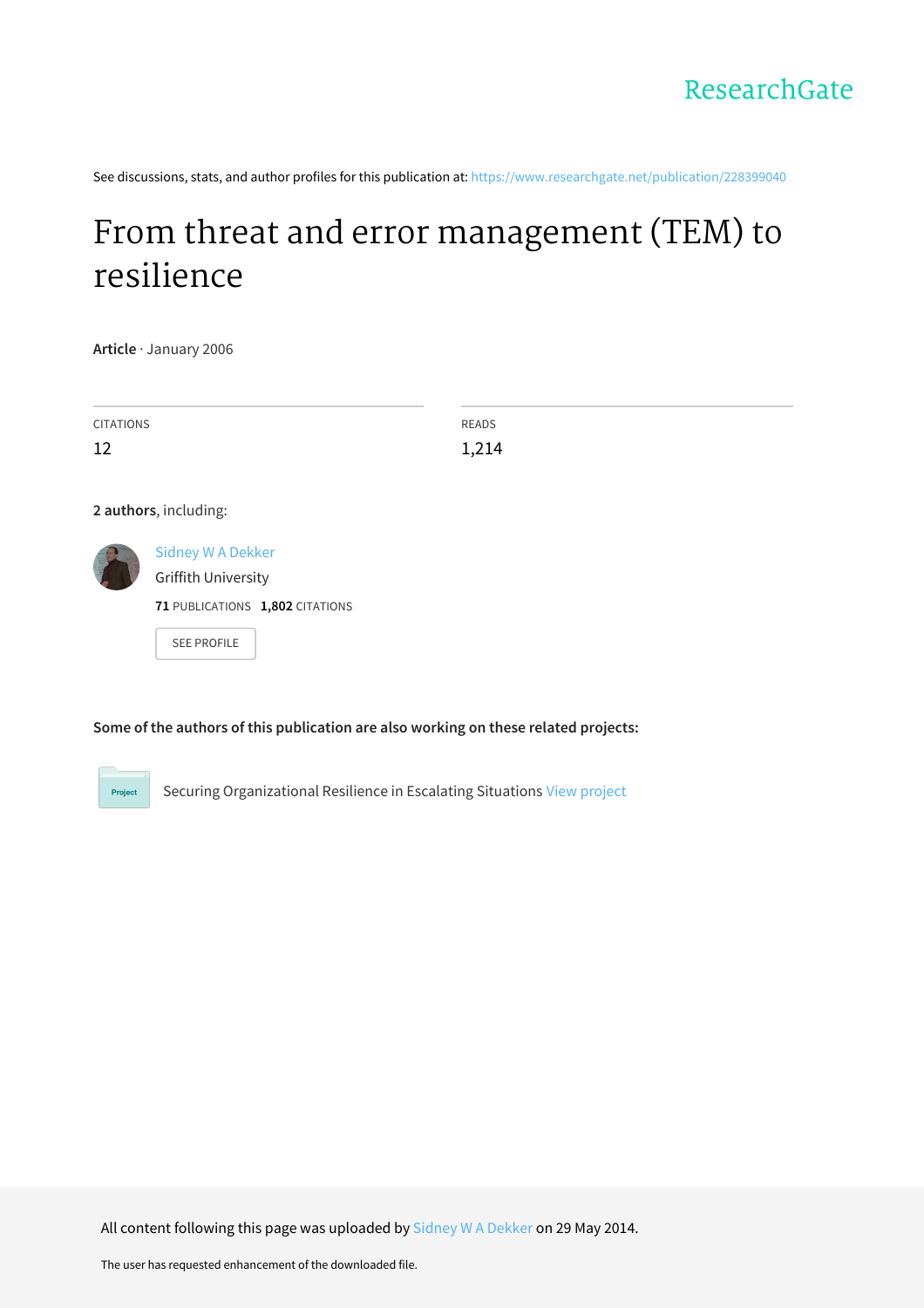# From Threat and Error Management (TEM) to Resilience

*Submitted to Journal of Human Factors and Aerospace Safety, May 2007*

Sidney Dekker\* & Johan Lundström Lund University School of Aviation SE-260 70 Ljungbyhed Sweden +46-435-445534 (phone) +46-435-445464 (fax) \*corresponding author: sidney.dekker@tfhs.lu.se

> **Abstract** Threat and error management (TEM) is a new crucial component of pilot licensing regulations, with the aim to prepare crews with the coordinative and cognitive ability to handle both routine and unforeseen surprises and anomalies. In this paper we argue against a possible technicalization of threat and error management, as if they were objective variables in the environment that determined particular responses. We show instead that the social processes by which the most persuasive rendering of a threat or error is constituted, says more about a crew's ability to handle diversity and adversity then any successful outcome. We propose a differentiation between technical and normative failures, a division that has ramifications for how threat-and-error management can be taught. We conclude with a set of key indicators for resilient crews—crews who are capable of recognizing, adapting to, and absorbing threats and disturbances that went outside what they and their training were designed for.

#### **Introduction**

Our knowledge base for creating safety in a complex, dynamic system such as commercial aviation is inherently and permanently imperfect (Rochlin, 1999). We cannot prepare people for every single problem permutation. Rather, when we train new crewmembers, we need to get confidence that they will be able to meet the problems that may come their way—even if we do not yet know exactly what those will be. Hence threat-and-error management as a crucial new component of pilot licensing regulations. Operational life will contain situations whose subtle and infinite variations will mismatch the exact circumstances of training. It may contain surprises, situations that fall outside the textbook. The importance of teaching threatand-error management turns on the insight that crews must be able to apply skills and knowledge acquired through training, to situations that even the trainer was unable to foresee.

Much of aviation training focuses on technical skills (see Dalhström, Dekker & Nählinder, 2006). These aim to build up an inventory of techniques for the operation of an aircraft, or nowadays—a set of competencies to that end. From the very first moment, such training is quite context-specific: it is set in, and tightly anchored to, the local technical environment (of an aircraft cockpit) in which all kinds of problem-solving activities are to be carried out. This is analogous to other domains that assert the primacy of learning-by-doing (for example surgery, see Bosk, 2003). But it means that generic abilities like human-machine coordination, communication, problem-solving, or escalation management are left to arise and mature from the exercise of context-specific work. Some have questioned this assumption, for example by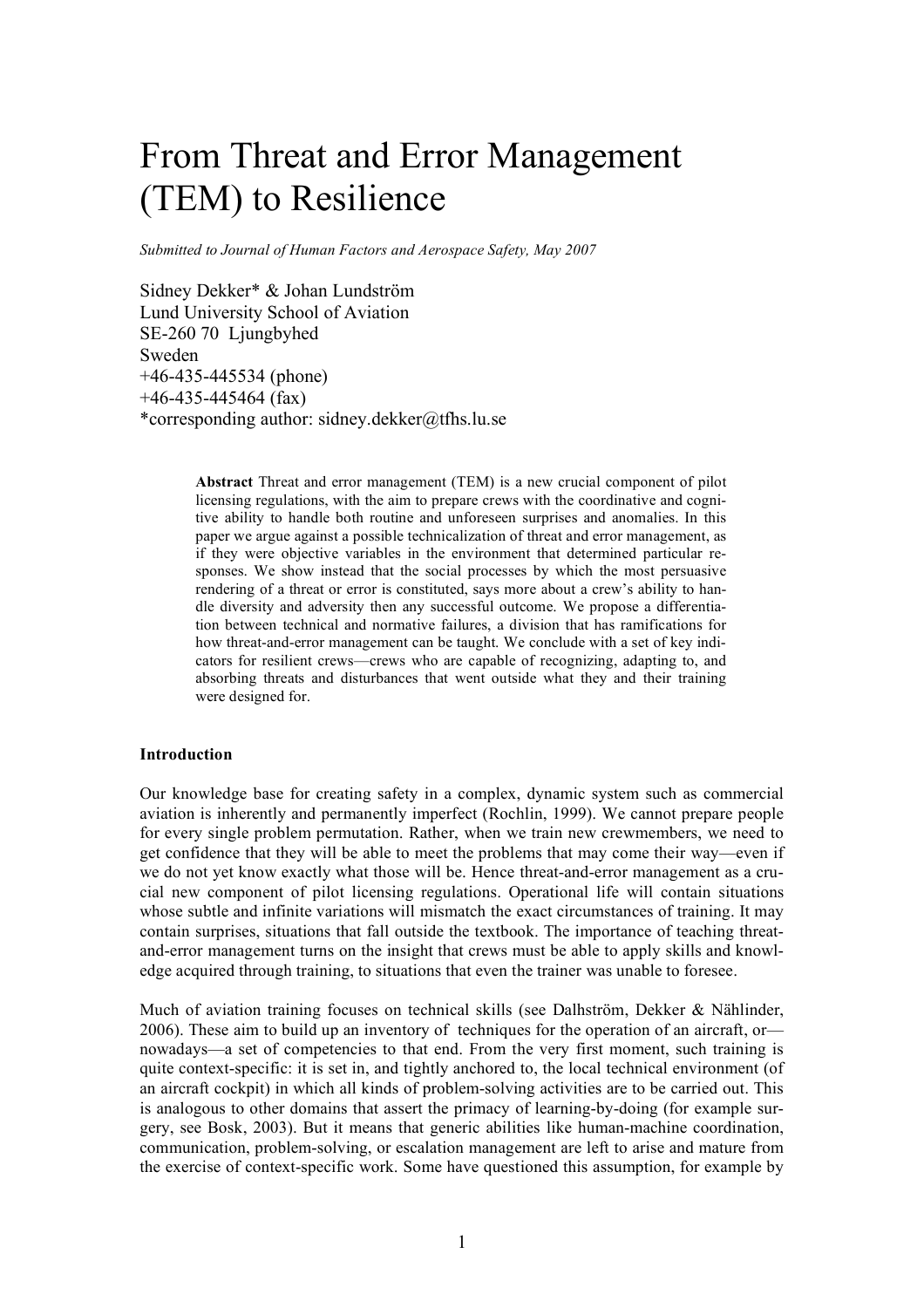suggesting how low-fidelity simulations (that do not attempt to mimic the target technical environment) can actually improve many aspects of learning (Roscoe, 1991; Caird, 1996).

In this paper we discuss the importance, and possible nature, of teaching threat-and-error management as a generic skill to crewmembers. After briefly reviewing the limits of expertise in the aviation industry and the fundamental surprises that this may pose for flight crews, we argue against the technicalization of threat and error management, as if they were objective variables in the environment that determined particular responses. Instead we will show, through examples gleaned from years of field work in flight instructing and type rating training, that the social processes by which the most persuasive rendering of a threat or error is constituted, says more about a crew's ability to handle diversity and adversity then any successful outcome. We propose, after Bosk (2003), a differentiation between technical and normative failures—or failures *in* a role and *of* a role, a division that has ramifications for how threat-and-error management can be taught. We conclude with a set of key indicators for resilient crews—crews who are capable of recognizing, adapting to, and absorbing threats and disturbances that went outside what they and their training were designed for.

#### *Fundamental surprises*

There will always be a residue of technical and environmental problems that we have not prepared crews for (i.e. they are not in their inventory, see Dismukes, Berman & Loukopoulos, 2007). This is because formal mechanisms of safety regulation and auditing (through e.g. design requirements, procedures, instructions, policies, training programs, line checks) will always somehow, somewhere fall short in foreseeing and meeting the shifting demands posed by a world of limited resources, uncertainty and multiple conflicting goals. For this residue we have to count on crews' generic competencies in problem-solving and coordination.

Aviation accidents, particularly in the developed world, can reveal such limits in industry expertise (Dismukes et al., 2007), and how we may not have prepared crews to deal effectively with them. Pinnacle Airlines 3701, for instance, exposed limits in knowledge of how the absence of passengers during repositioning flights can erode crew operational margins, and revealed buggy knowledge of high-altitude climbs, stall recognition and recovery and doubleengine failures (NTSB, 2007). Swissair 111 revealed gaps in the industry's knowledge of electronic wiring and insulation, and consequently in the industry's ability to effectively handle or monitor its lifecycle inside an aircraft—let alone stem the push for more and more wiring through airplane bodies (TSB, 2001). It also reminded the industry of the immense difficulty crews face in making trade-offs on adapting plans and procedures under duress and uncertainty, and our severe shortcomings in preparing them for this (Dekker, 2001).

These surprises at the edges of an otherwise very safe system stem from limits in the industry's knowledge, or, more often, limits on its ability to put together diverse pieces of knowledge, as well as from limits on understanding operational environments (Lanir, 2004). Often the problem is not that the industry lacks the data. After all, the electronic footprint left by any commercial flight today is huge. The problem is an accumulation of noise as well as signals, which can muddle both the perception and conception of "risk" (Amalberti, 2001; Dekker, 2005). Also, the problem is not that the knowledge was not somewhere available. Pockets of expertise that may have predicted what could go wrong often existed in some corner of the industry long before any accident. For example, the engine types on the Pinnacle aircraft had assembled a history of problems with in-flight restarts during flight tests, and problems with wiring and chafing were not new in the late nineties. But few or no operational crews would have been aware of any of this in part because of structural industry arrangements that formally regulate who gets or needs to know what, and in what depth.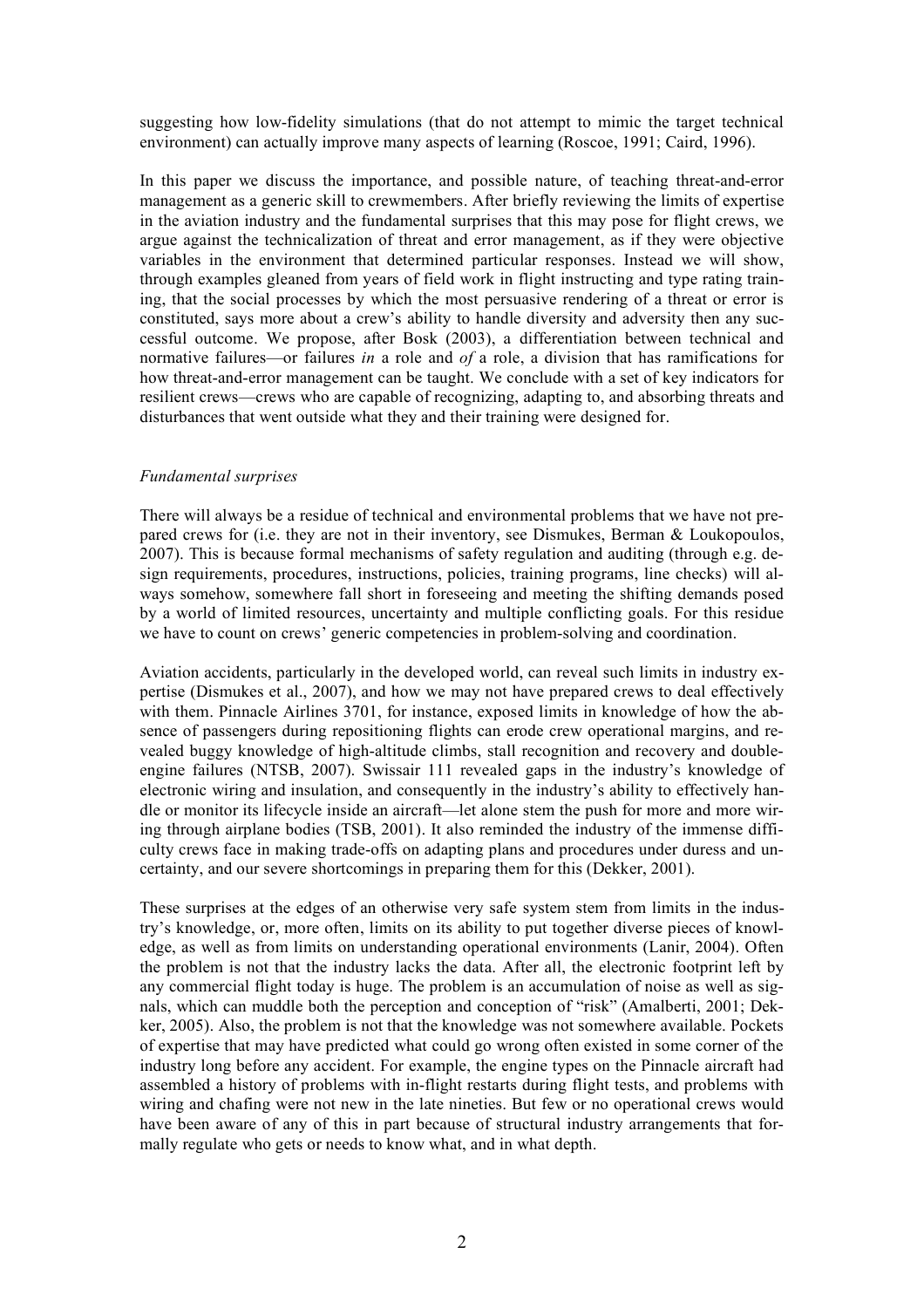#### *Resilience and the limits of expertise*

As a result, some crews will, at some point or another, be left to "fend for themselves" at the margins of a well-built, extremely well-monitored, safe industry. It is at these edges that the skills bred for meeting standard threats need transpositioning to counter threats not foreseen by anybody. The flight of United Airlines 232 is an extreme example. The DC-10 lost total hydraulic power as a result of a tail engine rupture, with debris ripping through all hydraulic lines that ran through the nearby tailplane in mid-flight. The crew figured out how to use differential power on the two remaining engines (slung under the wings, below the aircraft's center of gravity) and steered the craft toward an attempted landing at Sioux City, Iowa, which a large number of passengers (and the crew) subsequently survived.

Thinking outside the box, taking a system way beyond what it was designed to do (even making use of an adverse design quality such as pitching moments with power changes), are hallmarks of resilience. Resilience is the ability to recognize, absorb and adapt to disruptions that fall outside a system's design base (Hollnagel, Woods, & Leveson, 2006), where the design base incorporates all the soft and hard bits that went into putting the system together (e.g. equipment, people, training, procedures). Resilience is about enhancing people's adaptive capacity so that they can counter unanticipated threats. High Reliability Theory has shown before how the adaptive capacity with respect to a narrow set of challenges can grow when an organization courts exposure to smaller dangers (Rochlin, LaPorte, & Roberts, 1987). This allows it to keep learning about the changing nature of the risk it faces—ultimately forestalling larger dangers. Such adaptation could be one explanation behind recent data that suggest that the passenger mortality risk on major airlines that suffered non-fatal accidents is *lower* than on airliners that had been accident-free (Barnett, 2005).

Sioux City is a desperate case. Crews can counter many threats effectively by replicating or slightly varying the technical skills learned in a particular setting. Most situations in commercial aviation, after all, are quite ordinary or recognizable: they fit within the "box," and, accordingly, crew behavior can stay "inside the box." Then there is a huge middle ground. It consists of daily safety threats that feature (or occur because of) subtle variations that call for some adaptive capacity. For example, these threats can ask for extra work (e.g. gathering and processing more data, more communication and coordination), for the recruitment of additional expertise (e.g. dispatch, ATC) and the deployment of new strategies. Resilience here means effectively meeting threats that represent infinite reconfigurations of—or that lie entirely beyond—what the industry could anticipate.

## **Training for threat-and-error management**

Current approaches to teaching threat-and-error management stress replicability, or reliability of performance across recurring situations, but with due attention to changes in context. For example, a trainer must see whether the crew "executes approach according to procedures *and situation*" (IEM FCL No. 1 to Appendix 1 to JAR-FCL 1.520  $\&$  1.525, p. 2-K-8, emphasis added). Still, most of the appreciation of and compensation for "the situation" are assumed to come from adaptations within a crew's competence envelope (which was developed almost solely *in situ*), from the technical and judgmental wherewithal that exists within crewmembers' defined roles (again, a kind of "box").

This may overly technicalize the management of errors and threats, with a potential regression to limiting the unreliability of human components through a reduction of miscues, errors, mistakes. In contrast, the important finding from emerging work on resilience is that safety does not inhere in the reliability of a system's components—or that, at the very least, this severely underdetermines aggregate system safety (Leveson, 2006). Safety is about maintaining dynamic stability in the face of changing circumstances. Safety is not about what a system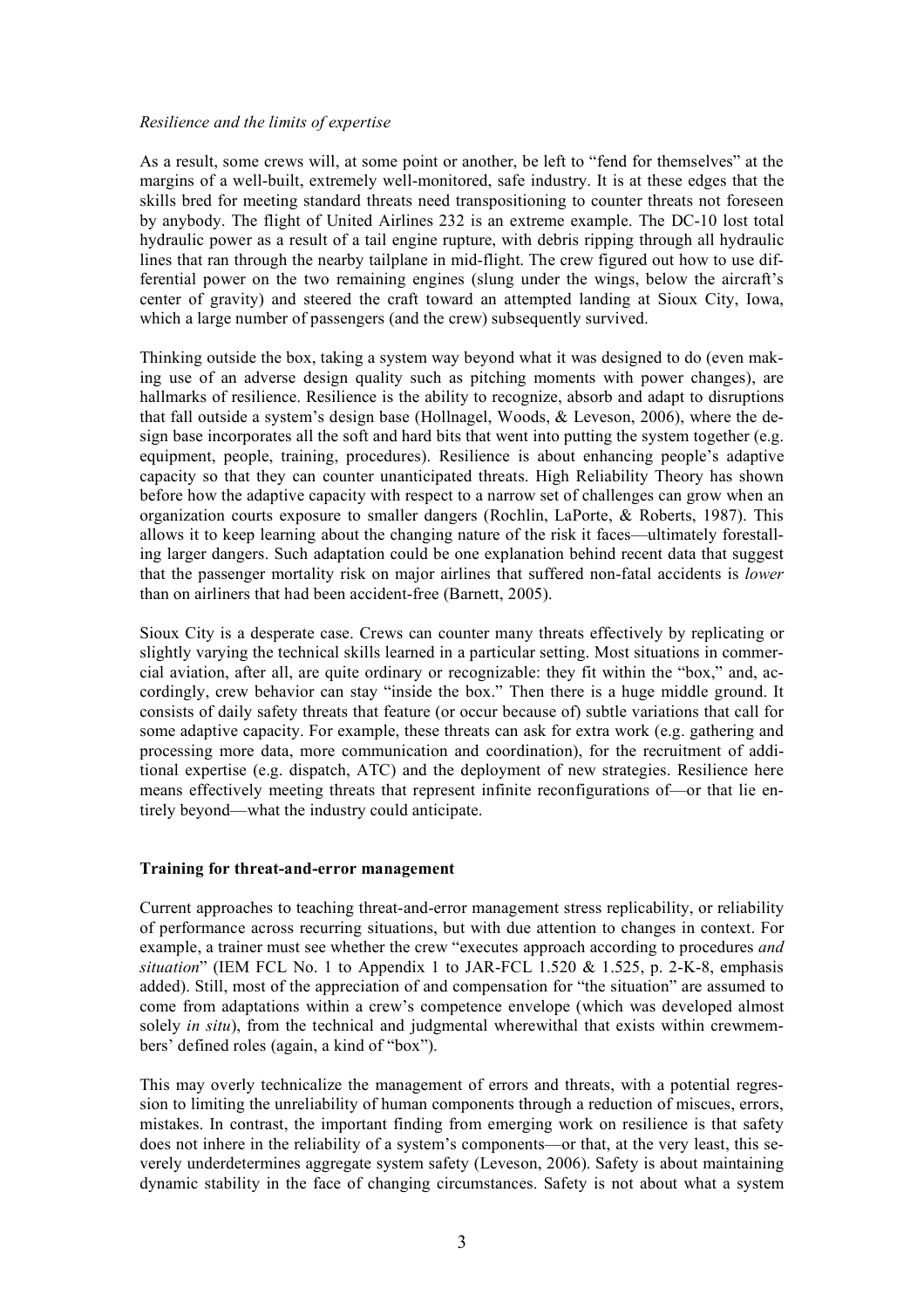*has*, but about what a system *does* (Hollnagel *et al.*, 2006): it emerges from activities directed at recognizing and resisting, or adapting to, harmful influences. It requires crews to both recognize the emerging shortfall in their system's existing expertise, and to develop subsequent strategies to deal with the problem. The adaptive capacity necessary for such recognition and adaptation does not just come from rehearsing technical skills *inside* a role as crewmember. Rather, it comes from getting crewmembers to recognize the obligations, limits and flexibility of that role.

This is also where those involved in teaching threat-and-error management could be hampered by any remaining essentialist assumptions about the nature of threats and errors. Threats and errors do not have some sort of immutable identity apart from the social setting in which understanding of their occurrence emerged (see Bosk, 2003, p. xx). They do not simply exist "out there," equally accessible as ready-made products to be "managed" for everyone. Errors and threats are not objective variables that determine a particular response, but rather issues to be constituted and deconstructed into a whole set of negotiable problems and irrelevancies (see Grint, 2005). What is a threat to one crewmember is a normal day at work to another—and what matters in part is how some renderings of context can be successful while others fail to be compelling. What emerges as the most persuasive account of context (this is a threat! Or, this is not a threat!) can often hinge on authority rather than insight, and anybody training threat-and-error management must be acutely attuned to the processes by which some renderings become superior and some illegitimate. With threats and errors being social constructs, the interpersonal processes by which they are constituted probably says more about a crew's ability to handle diversity and adversity then any successful outcome. A threat-anderror-management training encounter must not be a homily to a predefined list of threats and errors. It is a device to turn failure into an accountable part of everyday life on the line, with different constructions of treats and errors having quite different ramifications.

## *Technical failures: Errors in a role*

The training of flight crews offers many occasions for negotiating whether a failure (an error, a mismanaged threat) occurred, to what extent it was preventable or excusable, and what to do about it. With a formalized focus on threat-and-error management in aviation nowadays, it could be useful to make a distinction between technical and normative failures (see Bosk, 2003). Whether instructors, or anybody in a mentoring role, e.g. more senior crew members, construct a failure as normative or technical has far-reaching consequences for what the flight crew can expect and needs to do.

When a crew member suffers a technical failure, she or he is performing her or his role conscientiously but the present skills fall short of what the task requires (Bosk, 2003, p. 37). For example, when a pilot makes a rough landing, or does not "select the appropriate level / mode of automation" or does not "comply with altimeter setting procedures" (IEM FCL No. 1 to Appendix 1 to JAR-FCL 1.520  $\&$  1.525, p. 2-K-8), this could likely be the effect of skills that have yet to be developed or refined. Technical failures will be seen as opportunities for instructors or colleagues to pass on "tricks of the trade" (e.g. "start shifting your gaze ahead when flaring", or "when facing this type of air traffic control clearance, use this flight path mode"). Instructors are often quite forgiving of even the most serious lapses in technique, as they see these (and have experienced them themselves) as a natural by-product of learningby-doing. Technical failures do not just have to be connected to the physical handling of an aircraft or its systems; it can also involve interaction with others in the system, e.g. air traffic control or weather services. The crew, for example, may have seen the need to coordinate (and may even be doing just that), but does not have the experience or finely-developed skills to recognize how to be sensitive to the constraints or opportunities of the other members of the aviation system.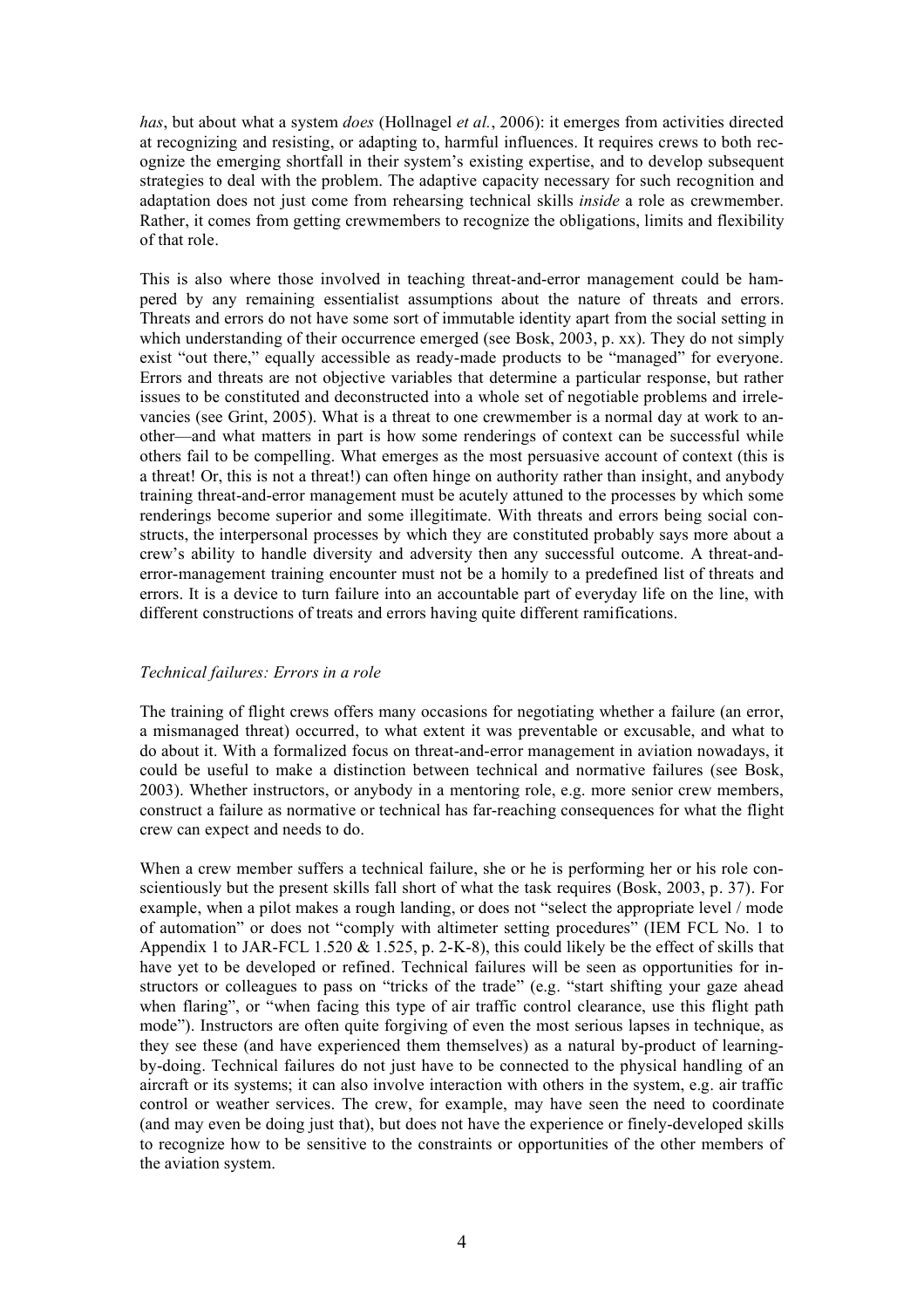For a failure to be constructed as technical, however, it has to meet two conditions (cf. Bosk, 2003, p. 38). One is obviously that the frequency or seriousness should decrease as experience goes up. When a person keeps making the same mistakes over and over, it may be difficult to keep seeing them as purely technical. As long, however, as the person making the errors shows a dedication to learning and to his or her part in creating safety, that person is still conscientiously filling his or her role. Indeed, the other condition for a technical failure is that it should not be denied, by the pilot involved, as an opportunity for learning and improvement. If a crewmember is not prepared to align discrepant outcomes and expectations by looking at him- or herself, but rather turns onto the one who revealed the discrepancy, trainers will no longer see the failure as purely technical:

We had been cleared inbound to a diversion airport due to weather. We were on downwind when an airliner came on the frequency, and was cleared for the ILS (instrument landing system) toward the opposite runway. The student proceeded to extend his downwind to the entry point he had chosen, even though the field was now fully visible. He was entirely oblivious to hints from air traffic control to turn us onto base so we could make it in before the airliner from the opposite side. When the student still did not respond, I took control and steered our aircraft onto base. We completed the landing without incident before the airliner came in. Upon debriefing, however, the student berated me for taking control, and refused to accept the event as an opportunity to learn about 'fitting in' with other traffic at a dynamic, busy airport. He felt violated that I had taken control (flight instructor).

An insensitivity to unfolding context is a hallmark of limited experience. Instructors will see such insensitivity as a technical issue consistent with the role of student, and a due opening for enlightenment. Sticking to the plan, or behaving strictly in the box, even though a situation has unfolded differently, has been known to lead to problems and even accidents in aviation (see Orasanu ). So valuable lessons are those that demonstrate how textbook principles or dogged elegance sometimes have to be compromised in order to accommodate a changing array of goals. Pilots can otherwise end up in a corner. Surgery has a corollary here: "excellent surgery makes dead patients" (Bosk, 2003, p. 46).

The costs of technical failure hardly ever outweigh the benefits. Of course, this is so in part because the division of labor between senior and junior crewmembers, or between instructors and students, is arranged and staggered so that no-one advances to more complex tasks until they have demonstrated their proficiency at basic ones. If aid is necessary, there are almost always only two responses: verbal guidance is offered, with hints and pointers, or the superordinate takes over altogether. The latter option is exercised when time constraints demand quick performance, or when the task turns out more complex than initially assumed. This division of labor can also mean that subordinates feel held back, with not enough opportunity to exercise their own technical judgment. The example above could be an instance of this, where the division of labor is seen by the student as stacked in favor of the instructor. For instructors, the perennial challenge is to judge whether the learning return of letting the student make the mistake is larger than from helping her or him avert it and clearly demonstrating how to do so.

As for crewmembers, they should not be afraid to make mistakes. Rather, they should be afraid of not learning from the ones that they do make. Self-criticism (as expressed in e.g. debriefings) is strongly encouraged and expected of crew members in the learning role. Everybody can make mistakes, and they can generally be managed. Denial or defensive posturing instead squelches such learning, and in a sense allows the trainee to delegitimize mistake by turning it into something shameful that should be repudiated, or into something irrelevant that should be ignored. Denying that a technical failure has occurred is not only inconsistent with the idea that they are the inevitable by-product of training. It also truncates an opportunity for learning, in this case of how to adapt to a changing environment. Work that gets learned-by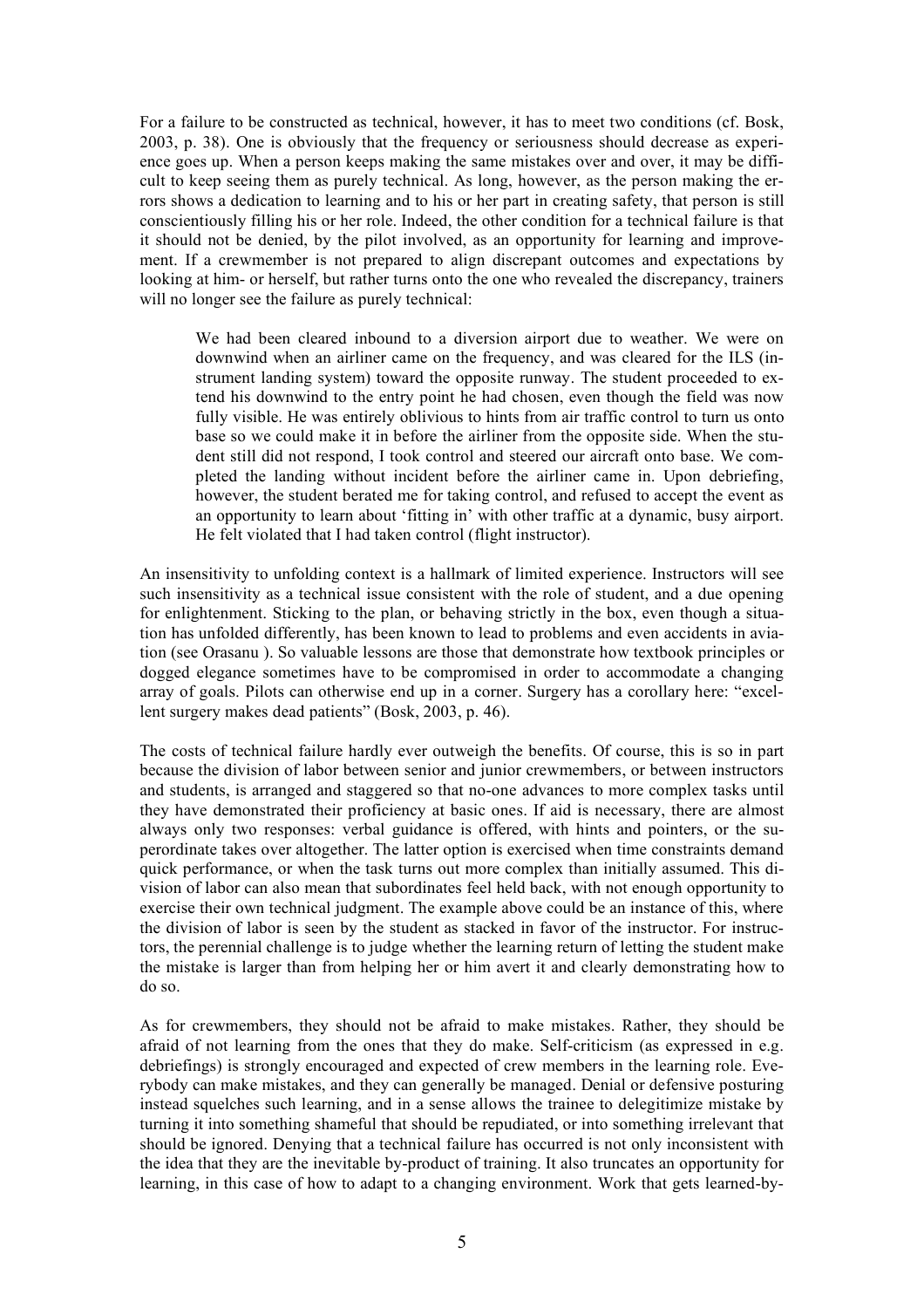doing lives by this pact: technical failures and their consequences are to be acknowledged and transformed into an occasion for positive experience, learning, improvement. To not go along with that implicit pact is no longer a technical failure, it is a normative one.

## *Normative failures: Errors in assuming a role*

Technical failures say something about the crewmember's level of training. Normative failures say something about the crewmember him- or herself. Normative failures are about crewmembers failing to discharge their role obligations conscientiously, by violating the (often implicit) working understandings on which action rests (Bosk, 2003). Technical failures create extra work, both for superordinate and subordinate. That, however, is seen as legitimate: it is part of the game, the inevitable part of learning by doing. The extra work of normative failures, however, is considered unnecessary. In some cases, it shows up when a crewmember asserts more than his or her role allows:

It was my turn to go rest, and, as I always do, I told the first and second officer 'If anything happens, I want to know about it. Don't act on your own, don't try to be a hero. Just freeze the situation and call me. Even if it's in the middle of my break, and I'm asleep, call me. Most likely I'll tell you it's nothing and I'll go right back to sleep. I may even forget you called. But call me.' When I came back from my break, it turned out that a mechanical problem had developed. The first officer, in my seat, was quite comfortable that he had handled the situation well. I was irate. Why hadn't he called me? How can I trust him next time? I am ultimately responsible, so I have to know what's going on (Senior Captain).

The situation was left less resilient than it could (and, in the eyes of the superordinate, should) have been: leaving only two more junior crewmembers, with no formal responsibility, in charge of managing a developing problem. There are losses associated with calling: the superordinate could think the call was superfluous and foolish, and get cranky because of it (which the first officer in the example above may have expected and, as it turned out, misjudged), and the subordinate foregoes the learning opportunity and gratification of solving a problem her- or himself. But the safe option when in doubt is always to call, despite the pressures not to. That is, in many cases, how a subordinate crewmember is expected to discharge her or his role obligations.

In other cases, fulfilling those obligations is possible *only* by breaking out of the subordinate role:

My problem is with first officers who do not take over when the situation calls for it. Why do we have so many unstabilized approaches in (a particular area of our network)? If the captain is flying, first officers should first point out to him that he is out of bounds, and if that does not work, they should take over. Why don't they, what makes it so difficult? (Chief Pilot)

The Chief Pilot here flagged the absence of what may turn out critical for the creation of resilience in complex systems: the breaking-out of roles and power structures that were formally designed into the system. Roles and power structures often go hand-in-glove (e.g. Captain and First Officer, Doctor and Nurse), and various programs (e.g. Crew Resource Management training in aviation) aim to soften role boundaries and flatten hierarchies in order to increase opportunities for coordinating viewpoints and sharing information. What examples of resilience could have in common, is that operational success in the face of extreme or shifting demands hinges on people going beyond the formal role assigned to them or it by the designed system (remember Sioux City). Where people do not do this, they fail to discharge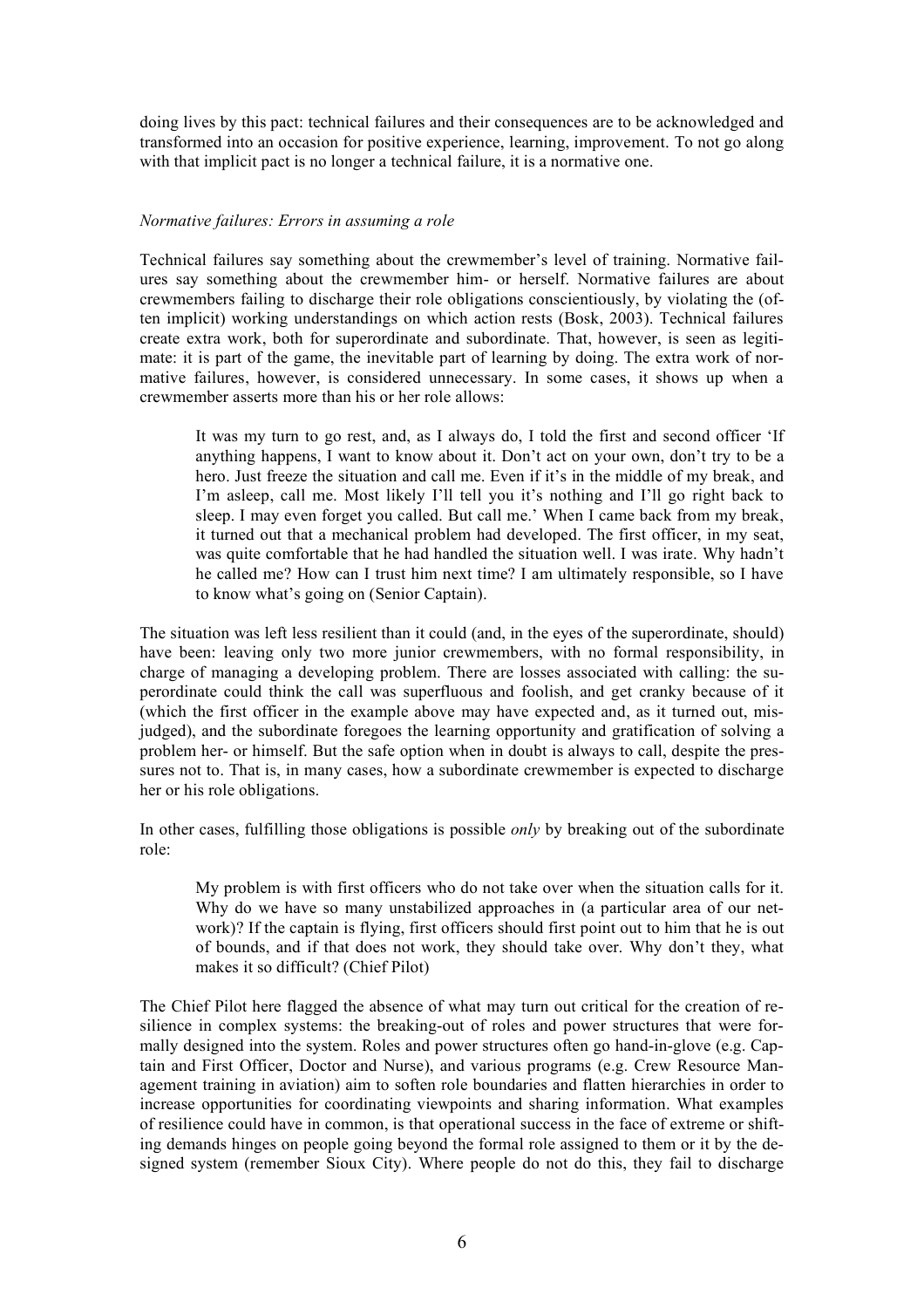their role obligations too—in this case by not acknowledging and deploying the flexibility inherent in any role.

The example taken up by the Chief Pilot hints not only at how decision-makers in different roles are active in constituting the context in which they work (including the threat-to-behandled, how it is defined—Captain: no worries, we'll make it in. We've done it before, after all. First officer: this is an unstabilized approach and we should go around). It also reveals something about the dynamics of discovery and creativity: how individuals recognize emerging shortfalls of existing roles and help reconstitute social structures (including the power affiliated with them) to fit their developing construction of the problem. Not taking over, i.e. not reconstituting the social structure, could be the result of a first officer's inability to see the threat-as-constructed by her or him as ever gaining primacy. Not taking over is not about a lack of action. First officers 'do not take over,' because the threat defined from within their role of subordinate is too peripheral, too uncompelling to warrant an exit from that role. Thus, the failure to take over is not about the first officer not persuading the captain that the situation is different and that it calls for a different response, but about persuading her- or himself that it is so. The Chief Pilot's observation of first officers' inaction is consistent with earlier characterizations of sensemaking as indivisibly anchored to (and fundamentally limited by) known and rehearsed roles (see Weick, 1993)—a strong current for Crew Resource Managment training to row against if that were so.

Conventional theories of threat-and-error management suggest that for team performance to be effective, it must be matched to context. People must recognize and appropriately respond to threats (events that occur beyond the influence of the flight crew, but that increase operational complexity and must be managed to maintain safety margins). For example, a threat that is an emergency (e.g. the dual engine failure of Pinnacle 3107) may call for more rapid decision-making and consequently a leadership style that facilitates speed and decisiveness. Either way, an accurate account of context is a critical decision-making device. Again, what misses from such theory is where that persuasive rendition of context comes from in the first place. An emergency is not just "out there;" it is recognized and described as such by the people facing it—they are the ones who "construct" the threat as an emergency. Indeed, even generically there is disagreement on how much immediate threat there is in an emergency, as there is almost always more time than we think. But once a crewmember has made the mayday call, or announced to her or his fellow crew that they now face an "emergency," this legitimizes a particular mode of engagement with that situation (and perhaps a different style of team interaction). This mode and style may not have been legitimate before the explicit construction of that situation as an "emergency." In short, crews are not just recipients of threats, they are constitutive of them. This contradicts the simple linear idea that there is first a threat, and then a response (appropriate or not). Rather, it is the response that constructs the threat. This construction in turn sanctions a particular repertoire of plausible or desirable countermeasures.

#### **Indicators of resilient crews**

In training and beyond, instructors or superordinates may find normative failures more difficult to deal with, more difficult to explain or excuse, than technical ones. There is no good excuse for a normative failure, even if it has no adverse consequences. Technical failures are a normal part of learning; normative failures put the trainee outside the reach of learning. Normative, rather than technical failures, are seen as more serious breaches precisely because the knowledge base for creating safety in a dynamic and complex domain is inherently and permanently imperfect. Crews always have to keep on learning, because neither they nor the industry will ever know it all for sure. Normative failures implicitly deny that the system needs to constantly invest in its awareness of the models of risk it embodies in its safety strategies and countermeasures. Normative failures can lead to stale coping mechanisms, to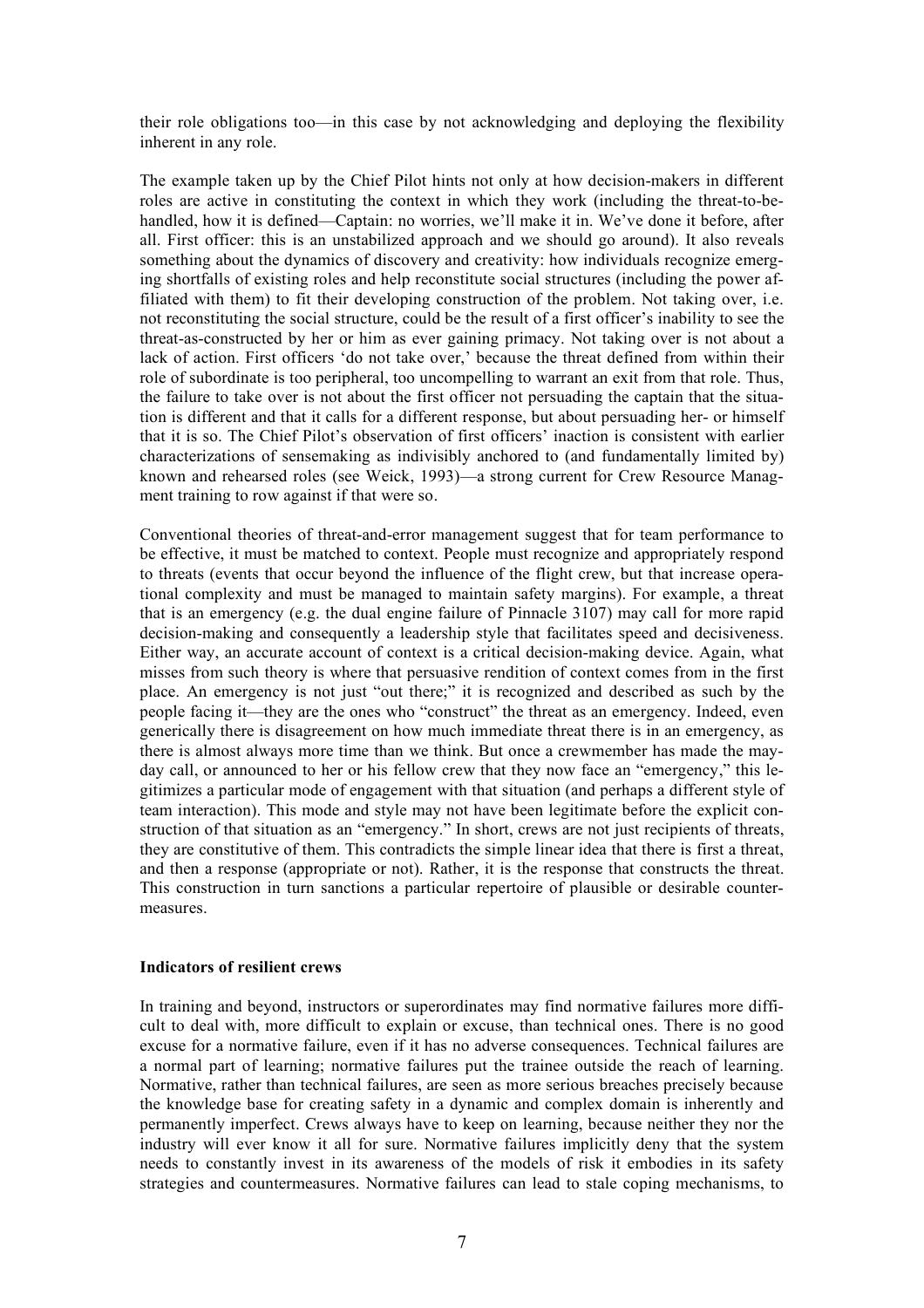misplaced confidence in how safety is regulated or checked, and to unrecognized pathways to breakdown.

What are some possible indicators of resilient crews, then? Counting the number of threats and errors that get successfully managed is useless, for two reasons. First, positive outcomes correlate badly with the quality of the process that led up to it (see Orasanu  $\&$  Connoly, 1993). Second, neither threats nor errors are objectively countable variables in the environment, but constructed notions that are negotiable, and whose rendering of context can succeed or fail to be persuasive for the others present. Of course, those features that may be constructed as threats or errors could be recurrent and pretty stable across repetitive situations. But rather than just checking off whether crews actually "see" the same threats and errors as the instructor does, and manage them the way she or he would, it is more interesting (and safety-critical) to consider processes by which crews construct risk, or not:

- How does the crew handle sacrificing decisions? Pressures for faster, better and cheaper service are often readily noticeable, and can be satisfied in an easily measurable way. But how do crews consider and negotiate how much they are willing to borrow from safety in order to achieve those other goals? When faced with sacrificing decisions, resilient crews are able to take small losses in order to invest in larger margins (e.g. exiting the take-off queue to go for another dose of de-icing fluid).
- Does the crew take past success as a guarantee of future safety? Having been in that same situation many times before (and succeeded at it) may have crews believe that acting the same way will once again produce safety. In a dynamic, complex world, this is not automatically so.
- Is the crew keeping a discussion about risk alive even when everything looks safe? Continued operational success is not necessarily evidence of large safety margins, and crews who actively engage in a risk analysis of their next plan may be better aware of the edges of the safety envelope and how close they are to it.
- Has the crew invested in the possibility of role flexibility and role break-out? For example, they may include what to do in case of an unstabilized approach during the briefing of that approach, with a particular emphasis on giving the subordinate the confidence that taking over is all right and desirable, and that any disagreements over the interpretation of the situation can be sorted out later, on the ground.
- Does the crew distance themselves from possible vicarious learning through differencing? In this process, crew members would decline to look at other failures and other situations, as they are judged not to be relevant to them and their setting. They discard other events because they appear to be dissimilar or distant. This is unfortunate, as nothing is too distant to contain at least some lessons at some level.
- Is the crew's problem-solving fragmented? With information incomplete, disjointed and patchy, none of the crew members may be able to recognize the gradual erosion of safety constraints.
- Is the crew open to generating and accepting fresh perspectives on a problem? Systems that apply fresh perspectives (e.g. people from another backgrounds, diverse viewpoints) on problem-solving activities seem to be more effective: they generate more hypotheses, cover more contingencies, openly debate rationales for decision making, and reveal hidden assumptions.

The limits on our ability to prepare crews in detail for the precise operational problems they may encounter, come from the intersection between our finite knowledge and the infinite con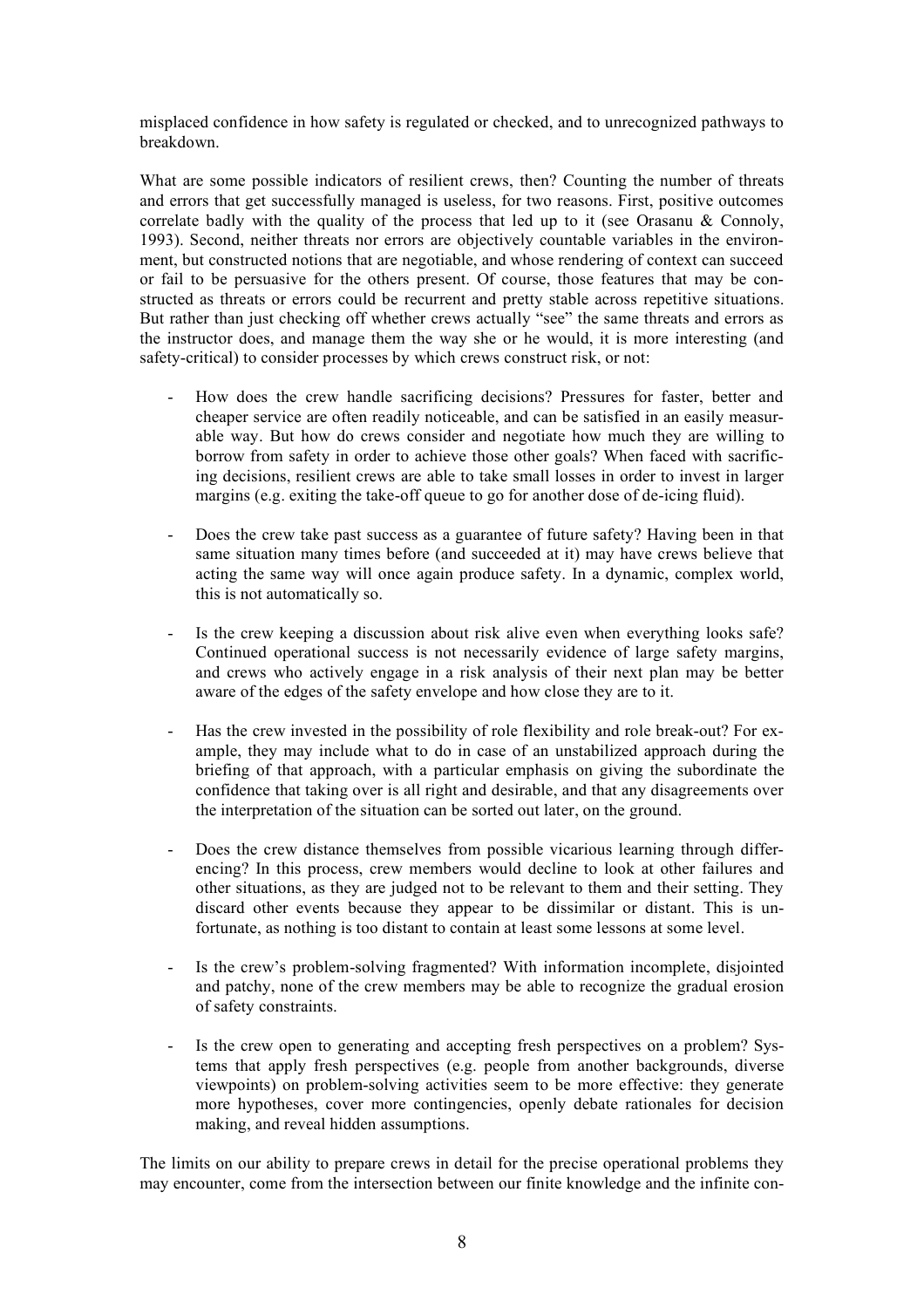figurations of problems-to-be-solved in any complex, dynamic domain. Today, threat-anderror management is a possibly useful new way of teaching crews, throughout their lifetime, about the construction, perception and management of risk. "Threats" and "errors" are not recent discoveries that nobody thought to manage in the past (e.g. Hawkins & Orlady, 1993). They are merely another grammar through which trainers and trainees can turn risk and failures into accountable features of flight crew work; into devices for improvement and learning.

### **References**

- Amalberti, R. (2001). The paradoxes of almost totally safe transportation systems. *Safety Science, 37*, 109-126.
- Barnett, A., & Wong, A. (2000, April) Passenger-mortality risk estimates provide perspectives about airline safety. *Flight Safety Digest, 19*(4), 1-12.
- Bosk, C. (2003). *Forgive and remember: Managing medical failure*. Chicago: University of Chicago Press.
- Caird, J. K. (1996). Persistent issues in the application of virtual environment systems to training. *Proc HICS '96: Third Annual Symposium on Human Interaction with Complex Systems*. Los Alamitos, CA: IEEE Computer Society Press, 124-132.
- Dahlström, N., Dekker, S. W. A., & Nählinder, S. (2006). Introduction of technically advanced aircraft in ab-initio flight training. *International Journal of Applied Aviation Studies, 6*(1), 131-144.
- Dekker, S. W. A. (2001). Follow the procedure or survive. *Human Factors and Aerospace Safety, 1*(4), 381-385.
- Dekker, S. W. A. (2005). *Ten questions about human error: A new view of human factors and system safety*. Mahwah, NJ: Lawrence Erlbaum Associates.
- Dismukes, R. K., Berman, B. A., & Loukopoulos, L. D. (2007). *The limits of expertise: Rethinking pilot error and the causes of airline accidents*. Aldershot, UK: Ashgate Publishing Co.
- Hawkins, F., & Orlady, H. (1993). *Human factors in flight*. Aldershot, UK: Ashgate Publishing Co.
- Hollnagel, E., Woods, D. D., & Leveson, N. G. (2006). *Resilience engineering: Concepts and precepts*. Aldershot, UK: Ashgate Publishing Co.
- IEM FCL No. 1 to Appendix 1 to JAR-FCL 1.520 & 1.525; MPL(A) Competency Units, Competency Elements and Performance Criteria.
- Lanir, Z. (2004). *Fundamental surprise*. Eugene, OR: Decision Research.
- Leveson, N. (2006). *A new approach to system safety engineering*. Cambridge, MA: Aeronautics and Astronautics, Massachusetts Institute of Technology.
- National Transportation Safety Board (2007). *Report of Aviation Accident: Crash of Repositioning Flight, Pinnacle Airlines Flight 3701, Bombardier CL-600-2B19, N8396A, Jefferson City, Missouri October 14, 2004 (NTSB/AAR-07/01)*. Washington, DC: Author.
- Orasanu, J. M. (2001). The role of risk assessment in flight safety: Strategies for enhancing pilot decision making. In, *Proceedings of the 4th International Workshop on Human Error, Safety and Systems Development* (pp. 83-94). Linköping, Sweden: Linköping University.
- Orasanu, J. M., & Connolly, T. (1993). The reinvention of decision making. In G. A. Klein, J. Orasanu, R. Calderwood, & C. E. Zsambok (Eds.), *Decision making in action: Models and methods* (pp. 3-20). Norwood, NJ: Ablex.
- Rochlin, G. I. (1999). Safe operation as a social construct. *Ergonomics, 42*, 1549-1560.
- Rochlin, G. I., LaPorte, T. R., & Roberts, K. H. (1987). The self-designing high-reliability organization: Aircraft carrier flight operations at sea. *Naval War College Review,* Autumn 1987.
- Roscoe, S. N. (1991). Simulator qualification: Just as phony as it can be. *International Journal of Aviation Psychology, 1*(4), 335-339.